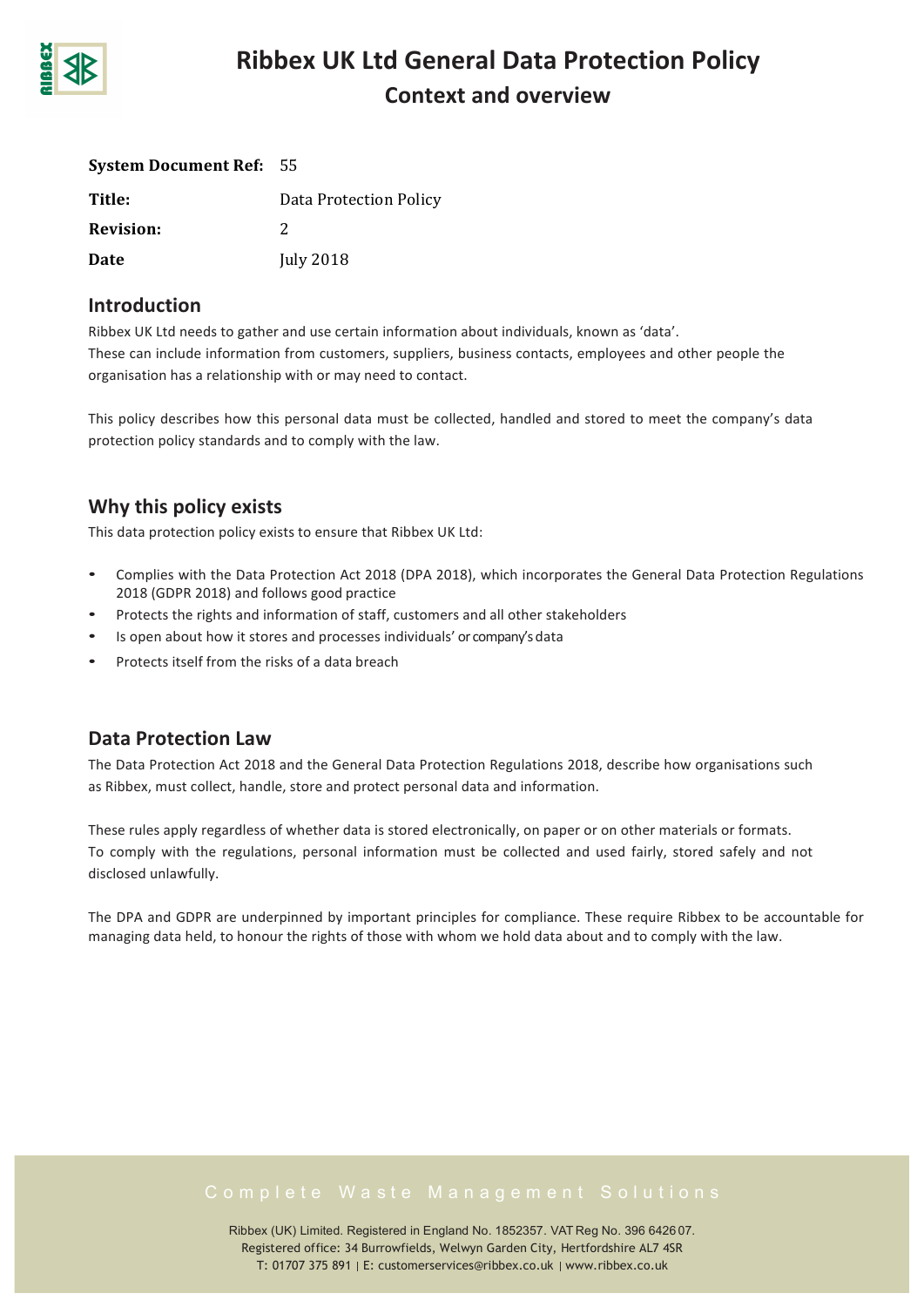

### Accountability Principally that we should identify;

- What data we hold about individuals or organisations
- Why we are holding data
- How we obtained the data
- Why it was initially gathered
- How long we will retain it
- How secure we believe our storage methods are
- How or if we share data with  $3<sup>rd</sup>$  parties

Personal Privacy Rights Principally that individuals or organisations have the right to;

- Be informed of any data held
- Have any errors rectified
- Have part or all of the data erased
- Restrict data processing
- Data portability
- Object about any data held
- Have access to any data held

Lawful Grounds for Processing Data Ribbex has a duty to comply with the law and certain rights to access & process data.

Principally that Ribbex has a duty or right to;

- Comply with the law
- Process or use data if there is a vital interest
- For the purpose of a public task
- Has a contract with an individual
- Access data for a legitimate interest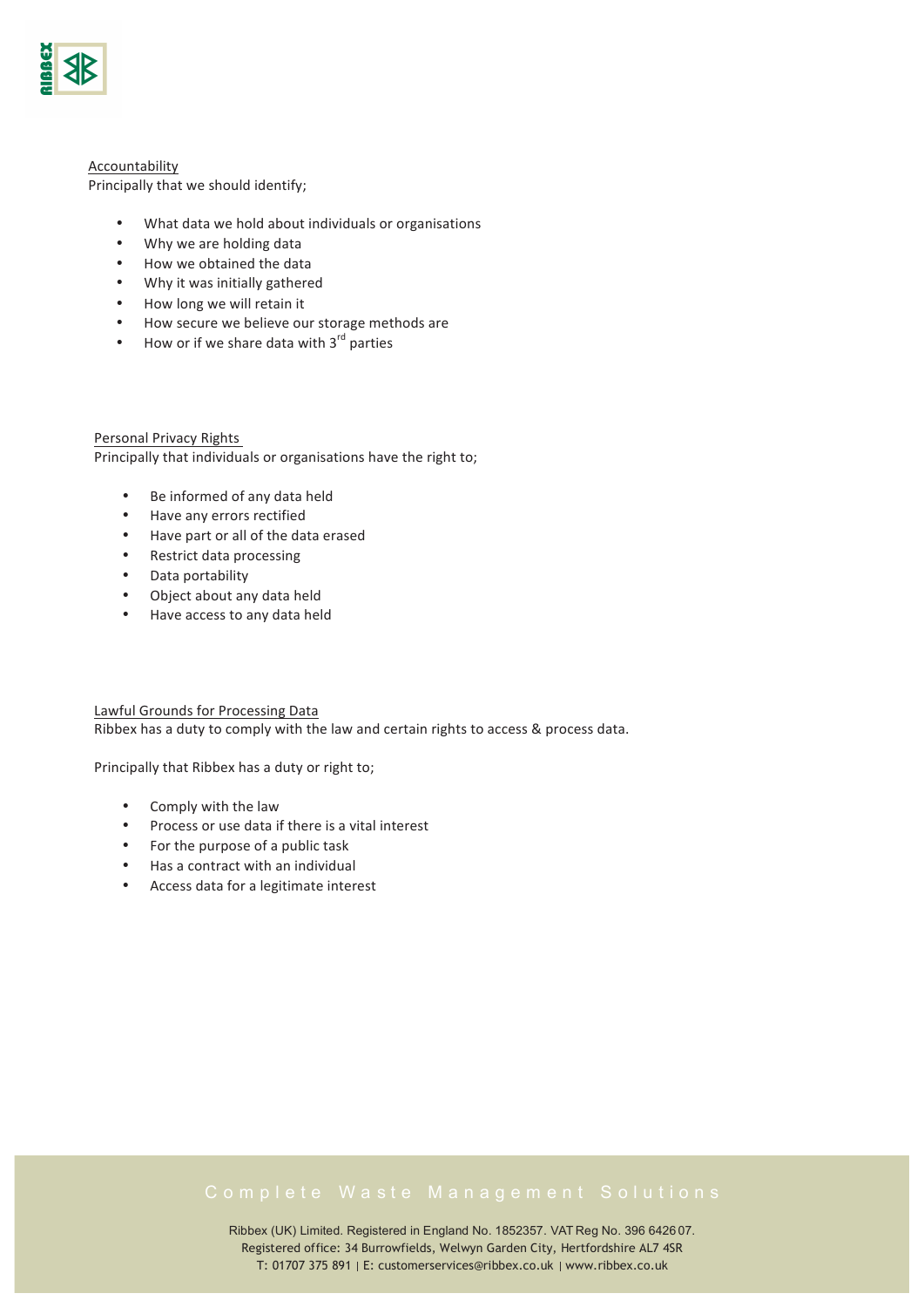

# **People, Risks and Responsibilities Policy scope**

### This policy applies to:

- The head office of Ribbex UK Ltd
- All branches of Ribbex UK Ltd
- All staff, volunteers, contactors, sub contactors, consultants and  $3^{rd}$  parties working for or on behalf of Ribbex UK Ltd

It applies to all data that the company holds relating to identifiable individuals, even if that information technically falls outside the scope of DPA and/or GDPR. This can include:

- Names of individuals
- Postal addresses
- Email addresses
- Telephone numbers
- ... plus any other information relating to individuals

### **Data protection risks**

This policy helps to protect Ribbex UK Ltd from some very real data security risks, including:

- Breaches of confidentiality, for instance, information being given out inappropriately.
- Failing to offer choice, for instance, all individuals should be free to choose how the company uses data relating to them.
- Reputational damage, for instance, the company could suffer if hackers successfully gained access to sensitive data.

### **Responsibilities**

Everyone who works for, with or on behalf of Ribbex UK Ltd has a responsibility for ensuring data is collected, stored and handled appropriately.

Each team that handles personal data must ensure that it is handled and processed in line with this policy and data protection principles.

However, these people have key areas of responsibility:

- The board of directors is ultimately responsible for ensuring that Ribbex UK Ltd meets its legalobligations.
- The data protection officer, Alasdair Coulson, is responsible for:
- Keeping the board updated about data protection responsibilities, risks and issues.
	- > Reviewing all data protection procedures and related policies, in line with an agreed schedule.
	- > Arranging data protection training and advice for the people covered by this policy.
	- > Handling data protection questions from staff and anyone else covered by this policy.
	- › Dealing with requests from individuals to see the data Ribbex UK Ltd holds about them (also called 'subject access requests').

> Checking and approving any contracts or agreements with third parties that may handle the company's sensitive data.

- The IT manager, CSUK LTD, is responsible for:
	- > Ensuring all systems, services and equipment used for storing data meet acceptable security standards.
	- > Performing regular checks and scans to ensure security hardware and software is functioning properly.

> Evaluating any third-party services the company is considering using to store or process data. For instance, cloud computing services.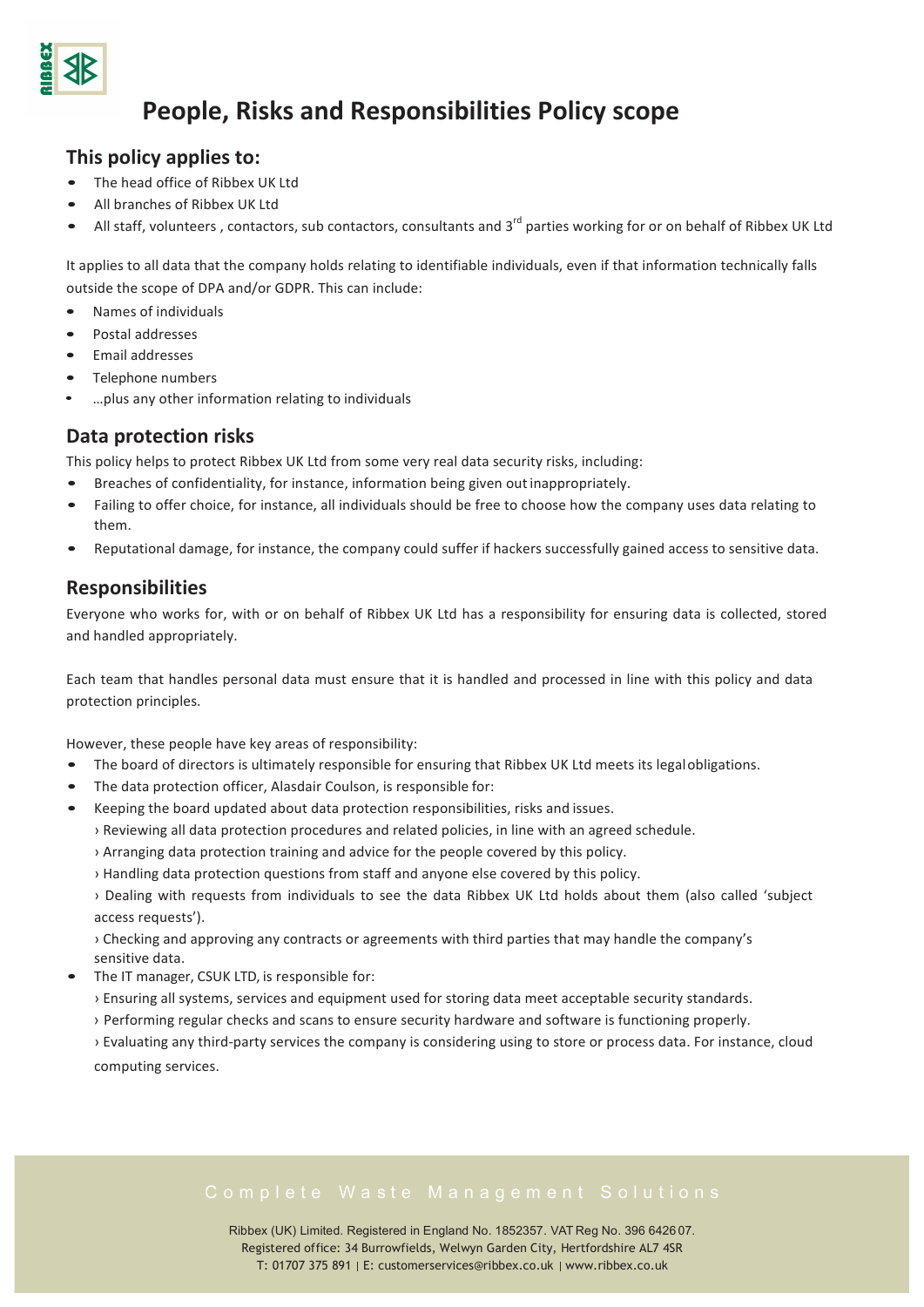

- The Commercial Director, Dave Tyson, is responsible for:
	- $\rightarrow$  Approving any data protection statements attached to communications such as emails and letters.
	- > Addressing any data protection queries from journalists or media outlets like newspapers.
	- > Where necessary, working with other staff to ensure marketing initiatives abide by the DPA and /or the GDPR principles.

# **General staff guidelines**

- The only people able to access data covered by this policy should be those who need it for their work.
- Data should not be shared informally. When access to confidential information is required, employees can request it from their line managers.
- Ribbex UK Ltd will provide training to all employees to help them understand their responsibilities when handling data.
- Employeesshould keep all data secure, by taking sensible precautions and following the guidelines below.
- In particular, strong passwords must be used and they should never be shared.
- Personal data should not be disclosed to unauthorised people, either within the company or externally.
- Data should be regularly reviewed and updated if it is found to be out of date. If no longer required, it should be deleted and disposed of.
- Employees should request help from their line manager or the data protection officer if they are unsure about any aspect of data protection.

# **Data storage**

These rules describe how and where data should be safely stored. Questions about storing data safely can be directed to the IT manager or data controller.

When data is stored on paper, it should be kept in a secure place where unauthorised people cannot see it.

These guidelines also apply to data that is usually stored electronically but has been printed out for some reason:

- When not required, the paper or files should be kept in a locked drawer or filing cabinet or destroyed by secure means.
- Employees should make sure paper and printouts are not left where unauthorised people could see them, like on a printer.
- Data printouts should be shredded and disposed of securely when no longer required.

When data is stored electronically, it must be protected from unauthorised access, accidental deletion and malicious hacking attempts:

- Data should be protected by strong passwords that are changed regularly and never shared between employees.
- If data is stored on removable media (like a CD or DVD), these should be kept locked away securely when not being used.
- Data should only be stored on designated drives and servers, and should only be uploaded to an approved cloud computing services.
- Servers containing personal data should be sited in a secure location, away from general office space.
- Data should be backed up frequently. Those backups should be tested regularly, in line with the company's standard backup procedures.
- Data should never be saved directly to laptops or other mobile devices like tablets or smartphones.
- All servers and computers containing data should be protected by approved security software and afirewall.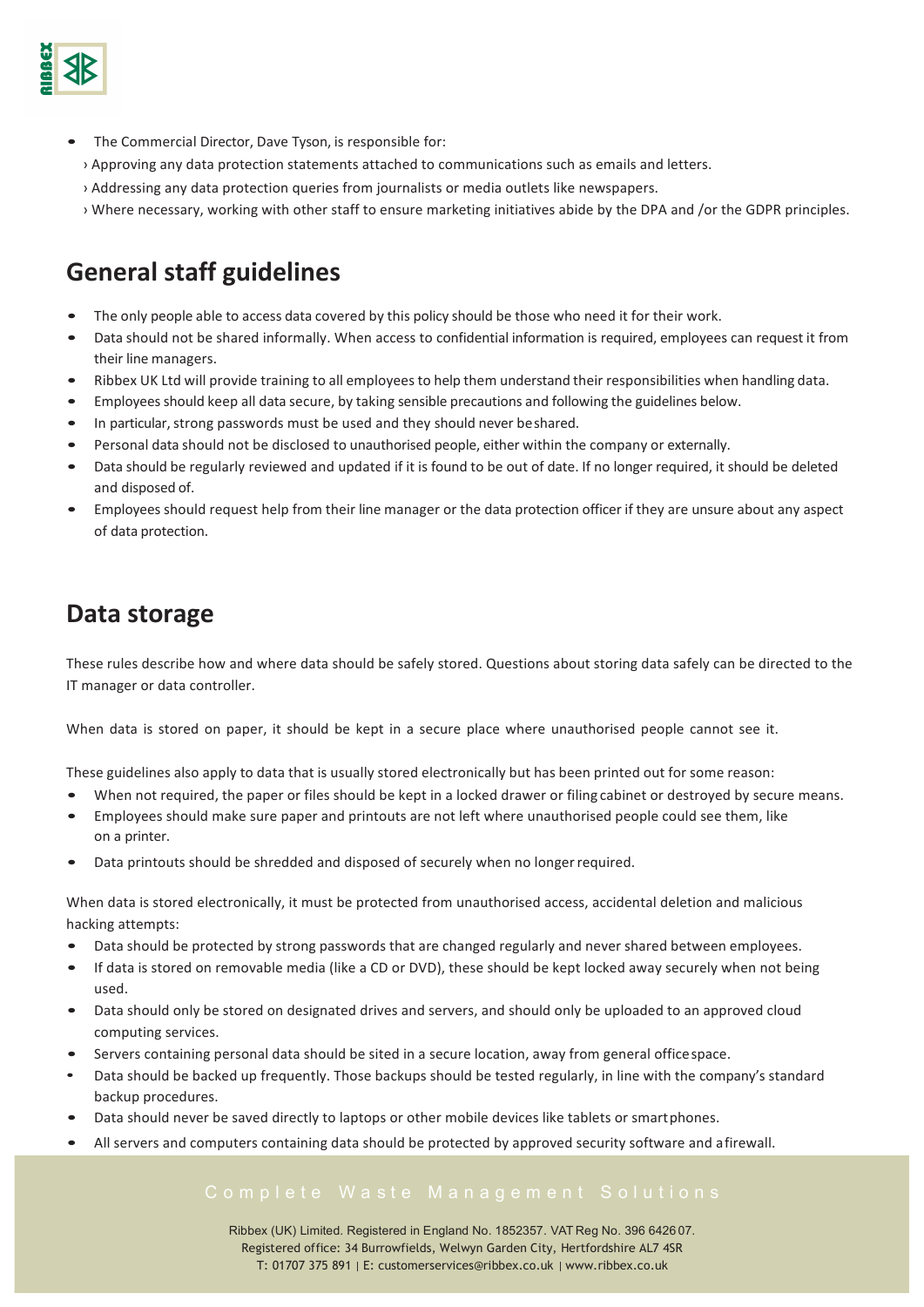

Personal data is of no value to Ribbex UK Ltd unless the business can make use of it. However, it is when personal data is accessed and used that it can be at the greatest risk of loss, corruption or theft:

- When working with personal data, employees should ensure the screens of their computers are always locked when left unattended.
- Personal data should not be shared informally. In particular, it should never be sent by email, as this form of communication is not secure.
- Data must be encrypted before being transferred electronically. The IT manager can explain how to send data to authorised external contacts.
- Personal data should never be transferred outside of the European Economic Area.
- Employees should not save copies of personal data to their own computers.
- Always access and update the central copy of any data.

# **Data accuracy**

The law requires Ribbex UK Ltd to take reasonable steps to ensure data is kept accurate and up to date.

The more important it is that the personal data is accurate, the greater the effort Ribbex UK Ltd should put into ensuring its accuracy.

It is the responsibility of all employees who work with data to take reasonable steps to ensure it is kept as accurate and up to date as possible.

- Data will be held in as few places as necessary. Staff should not create any unnecessary additional data sets.
- Staff should take every opportunity to ensure data is updated. For instance, by confirming a customer's details when they call.
- Ribbex UK Ltd will make it easy for data subjects to update the information Ribbex UK Ltd holds about them. For instance, via the company website.
- Data should be updated as inaccuracies are discovered. For instance, if a customer can no longer be reached on their stored telephone number, it should be removed from the database.
- It is the marketing manager's responsibility to ensure marketing databases are checked against industry suppression files every six months.

# **Subject access requests**

All individuals who are the subject of personal data held by Ribbex UK Ltd are entitled to:

- Ask what information the company holds about them and why.
- Ask how to gain access to it, amend or delete it, providing it does not conflict with any legal obligations the company has.
- Be informed how to keep it up to date.
- Be informed how the company is meeting its GDPR obligations.

If an individual contacts the company requesting this information, this is called a 'subject access request'.

Subject access requests from individuals should be made by telephone to Kim McCready, the data controller on 01707 375891, or via email to Kim@ribbex.co.uk. The data controller can supply a standard request form, although individuals do not have to use this.